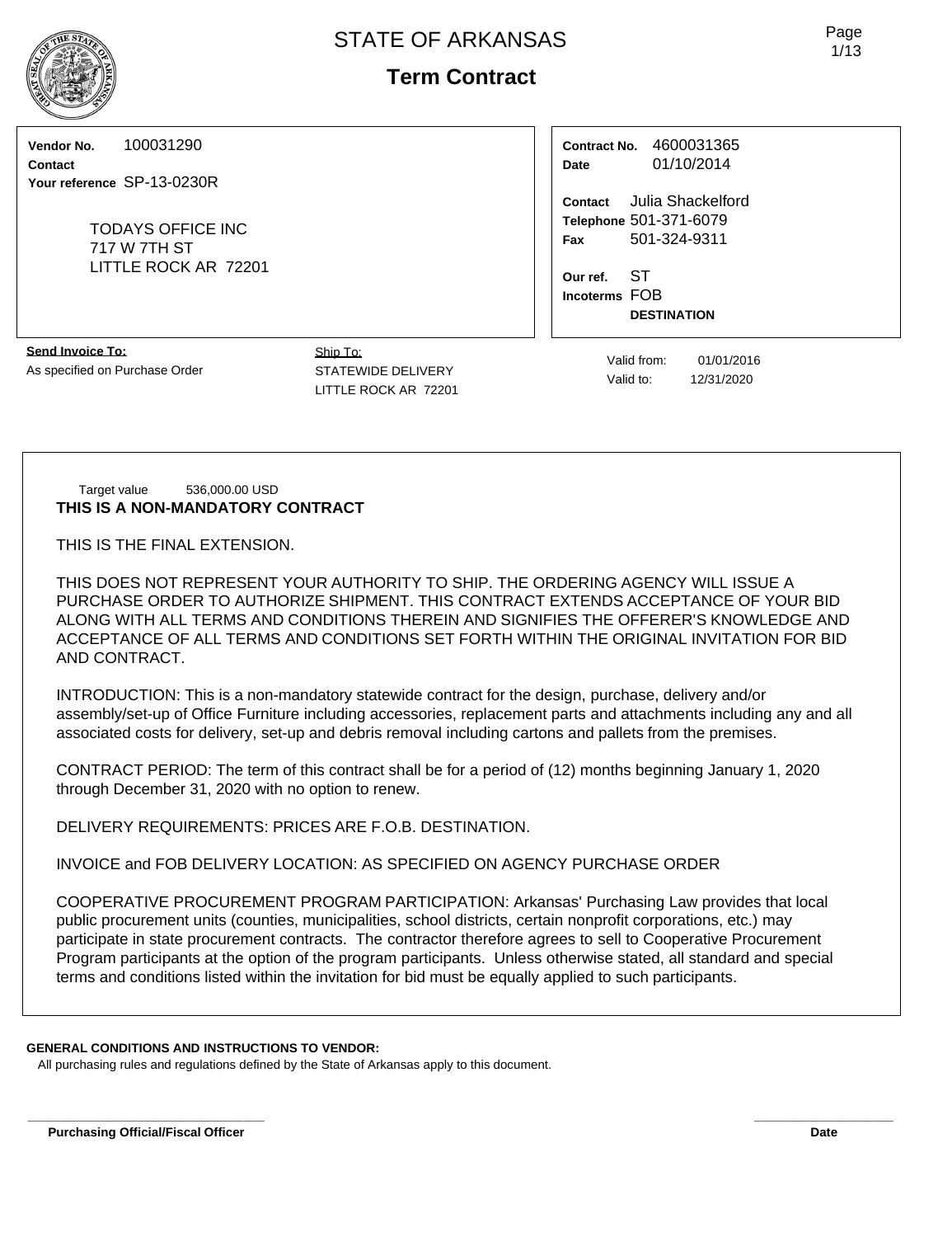**Vendor No.** 100031290 **Contact Your reference** SP-13-0230R **Contract No.** 4600031365 **Date** 01/10/2014 **Our reference** ST

| Item | <b>Material/Description</b>                         | <b>Target QtyUM</b> |          | <b>Unit Price</b> | <b>Amount</b> |
|------|-----------------------------------------------------|---------------------|----------|-------------------|---------------|
| 0001 | 10131663<br><b>TABLE SCHOOL CAFETERIA</b>           | 2,000.00            | Lump Sum | 1.00              | \$2,000.00    |
| 0002 | 10131672<br><b>CHAIR CAFETERIA</b>                  | 1,000.00            | Lump Sum | 1.00              | \$1,000.00    |
| 0003 | 10131626<br>BED/BUNK DORMITORY/HOSPITALITY          | 5,000.00            | Lump Sum | 1.00              | \$5,000.00    |
| 0004 | 10131627<br><b>DESK DORMITORY/HOSPITALITY</b>       | 5,000.00            | Lump Sum | 1.00              | \$5,000.00    |
| 0005 | 10131628<br>WARDROBE/STORAGE DORMITORY/HOSPITALITY  | 5,000.00            | Lump Sum | 1.00              | \$5,000.00    |
| 0006 | 10131666<br>SHELVING FILING HIGH DENSITY            | 5,000.00            | Lump Sum | 1.00              | \$5,000.00    |
| 0007 | 10131667<br>FILING LATERAL/VERTICAL                 | 5,000.00            | Lump Sum | 1.00              | \$5,000.00    |
| 0008 | 10131668<br>FILING MOVABLE ISLE/ROTARY              | 5,000.00            | Lump Sum | 1.00              | \$5,000.00    |
| 0009 | 10131676<br>ACCESSORIES FREESTANDING CASEGOODS      | 3,000.00            | Lump Sum | 1.00              | \$3,000.00    |
| 0010 | 10131677<br>DESK FREESTANDING CASEGOODS             | 20,000.00           | Lump Sum | 1.00              | \$20,000.00   |
| 0011 | 10131678<br>SHELVING FREESTANDING CASEGOODS         | 5,000.00            | Lump Sum | 1.00              | \$5,000.00    |
| 0012 | 10131679<br>TABLE FREESTANDING CASEGOODS CONF/TRAIN | 10,000.00           | Lump Sum | 1.00              | \$10,000.00   |
| 0013 | 10131669<br>SHELVING/BOOK CARTS LIBRARY             | 5,000.00            | Lump Sum | 1.00              | \$5,000.00    |

**GENERAL CONDITIONS AND INSTRUCTIONS TO VENDOR:**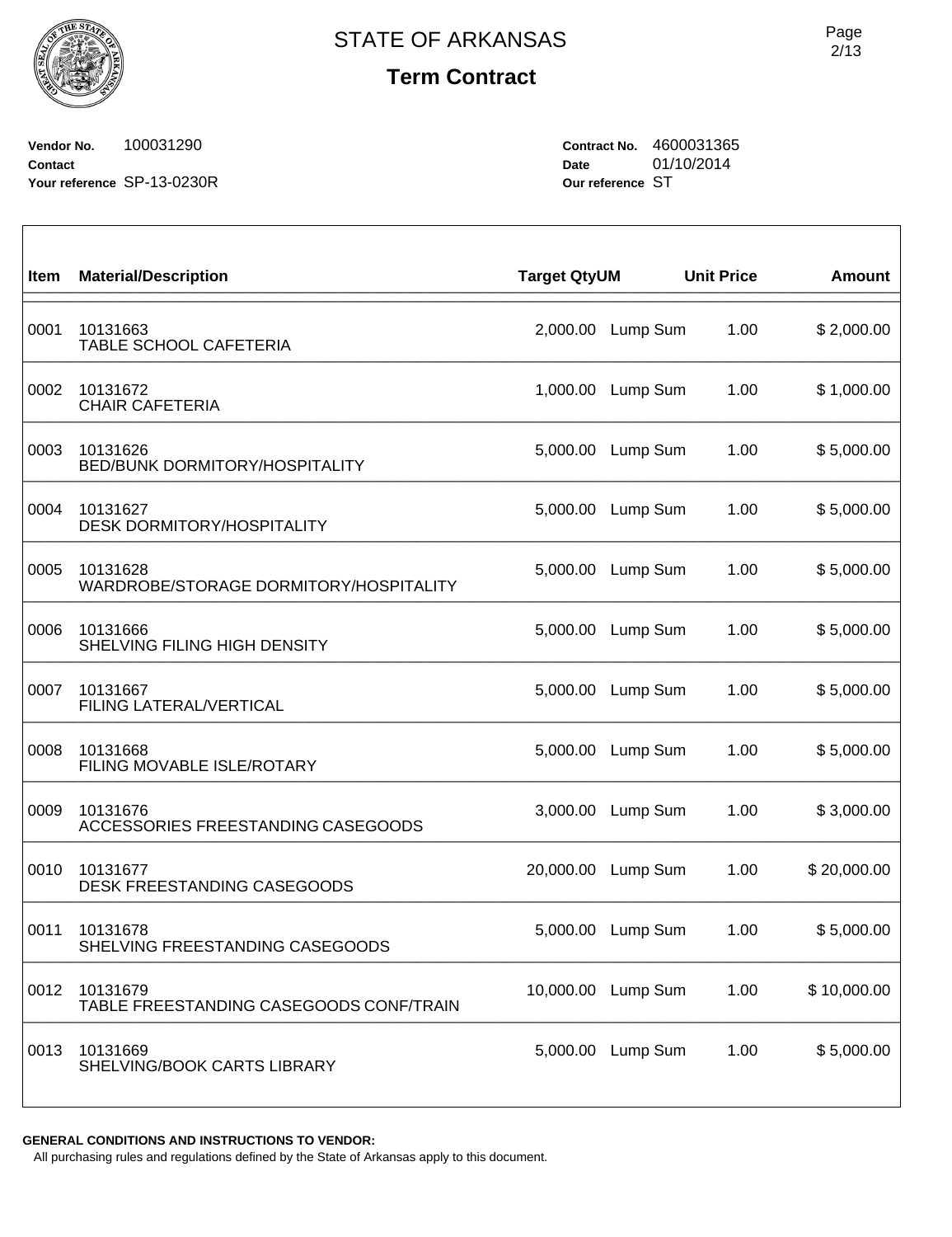**Vendor No.** 100031290 **Contact Your reference** SP-13-0230R **Contract No.** 4600031365 **Date** 01/10/2014 **Our reference** ST

| Item | <b>Material/Description</b>                  | <b>Target QtyUM</b> |                    | <b>Unit Price</b> | <b>Amount</b> |
|------|----------------------------------------------|---------------------|--------------------|-------------------|---------------|
| 0014 | 10131670<br><b>CARREL STUDY LIBRARY</b>      | 5,000.00            | Lump Sum           | 1.00              | \$5,000.00    |
| 0015 | 10131671<br><b>TABLE/CHAIR LIBRARY</b>       | 5,000.00            | Lump Sum           | 1.00              | \$5,000.00    |
| 0016 | 10131673<br>ACCESSORIES LOUNGE/RECEPTION     | 3,000.00            | Lump Sum           | 1.00              | \$3,000.00    |
| 0017 | 10131674<br>SEATING LOUNGE/RECEPTION         | 15,000.00           | Lump Sum           | 1.00              | \$15,000.00   |
| 0018 | 10131675<br><b>TABLE LOUNGE/RECEPTION</b>    | 10,000.00           | Lump Sum           | 1.00              | \$10,000.00   |
| 0019 | 10131629<br><b>DESK SCHOOL ADMIN/TEACHER</b> |                     | 5,000.00 Lump Sum  | 1.00              | \$5,000.00    |
| 0020 | 10131660<br><b>DESK SCHOOL STUDENT</b>       | 5,000.00            | Lump Sum           | 1.00              | \$5,000.00    |
| 0021 | 10131662<br>TABLE SCHOOL CLASSROOM ACTIVITY  | 5,000.00            | Lump Sum           | 1.00              | \$5,000.00    |
| 0022 | 10131665<br><b>SEATING SCHOOL</b>            | 10,000.00           | Lump Sum           | 1.00              | \$10,000.00   |
| 0023 | 10131680<br><b>SEATING ERGO/TASK</b>         | 25,000.00           | Lump Sum           | 1.00              | \$25,000.00   |
| 0024 | 10131681<br>SEATING EXECUTIVE/MANAGEMENT     | 15,000.00           | Lump Sum           | 1.00              | \$15,000.00   |
| 0025 | 10131682<br>SEATING FIXED/RAIL AUDITORIUM    |                     | 10,000.00 Lump Sum | 1.00              | \$10,000.00   |
| 0026 | 10131683<br><b>SEATING SIDE/STACK</b>        | 5,000.00            | Lump Sum           | 1.00              | \$5,000.00    |
| 0027 | 10131685<br>ACCESSORIES MODULAR SYSTEMS      | 3,000.00            | Lump Sum           | 1.00              | \$3,000.00    |

**GENERAL CONDITIONS AND INSTRUCTIONS TO VENDOR:**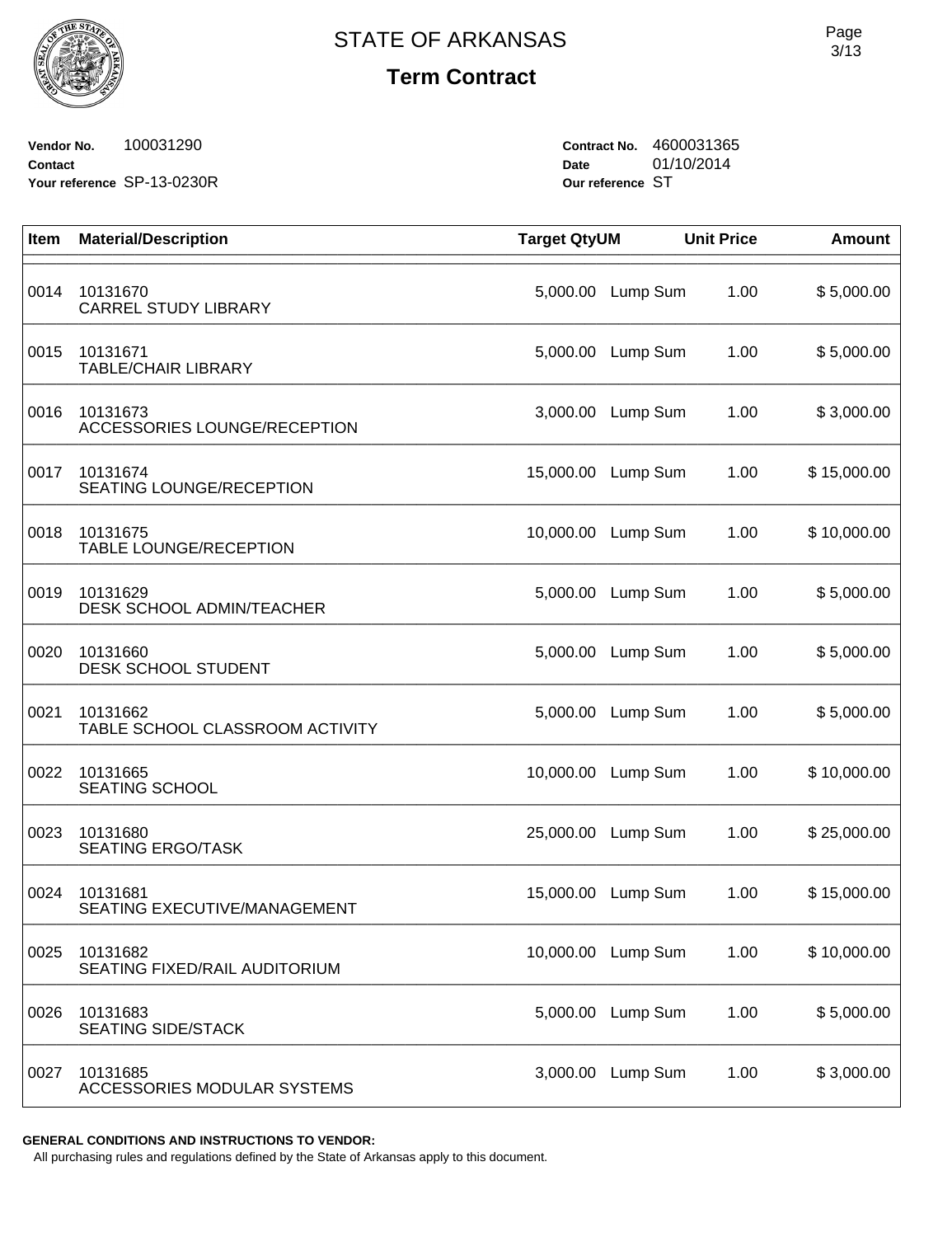

**Vendor No.** 100031290 **Contact Your reference** SP-13-0230R **Contract No.** 4600031365 **Date** 01/10/2014 **Our reference** ST

| Item | <b>Material/Description</b>                    | <b>Target QtyUM</b> |          | <b>Unit Price</b> | <b>Amount</b> |
|------|------------------------------------------------|---------------------|----------|-------------------|---------------|
| 0028 | 10131686<br>WALL MODULAR SYSTEMS FULL HEIGHT   | 10,000.00           | Lump Sum | 1.00              | \$10,000.00   |
| 0029 | 10131687<br>FRAME/TILE MODULAR SYSTEMS         | 50,000.00           | Lump Sum | 1.00              | \$50,000.00   |
| 0030 | 10131688<br>PANEL MODULAR SYSTEMS              | 150,000.00          | Lump Sum | 1.00              | \$150,000.00  |
| 0031 | 10131689<br>DESKING OPEN PLAN MODULAR SYSTEMS  | 100,000.00          | Lump Sum | 1.00              | \$100,000.00  |
| 0035 | 10131624<br>DESK SPECIALTY TECHNOLOGY SUPPORT  | 5,000.00            | Lump Sum | 1.00              | \$5,000.00    |
| 0036 | 10131621<br>SUPPORT, KEYBOARD, TECHNOLOGY      | 2,000.00            | Lump Sum | 1.00              | \$2,000.00    |
| 0037 | 10131622<br><b>LIGHTING TECHNOLOGY SUPPORT</b> | 5,000.00            | Lump Sum | 1.00              | \$5,000.00    |
| 0038 | 10131623<br>MONITOR ARM TECHNOLOGY SUPPORT     | 5,000.00            | Lump Sum | 1.00              | \$5,000.00    |
|      | <b>Estimated Net Value</b>                     |                     |          | 524,000.00        |               |

## SECTION 1 - GENERAL INFORMATION

1.1 INTRODUCTION: This is a non-mandatory statewide contract for the design, purchase, delivery and/or assembly/set-up of Office Furniture including accessories, replacement parts and attachments including any and all associated costs for delivery, set-up and debris removal including cartons and pallets from the premises.

1.2 COOPERATIVE PURCHASING PROGRAM PARTICIPATION: Arkansas' Purchasing Law provides that local public procurement units (counties, municipalities, school districts, certain nonprofit corporations, etc.) may participate in state purchasing contracts. The contractor therefore agrees to sell to Cooperative Purchasing Program participants at the option of the program participants. Unless otherwise stated, all standard and special terms and

**GENERAL CONDITIONS AND INSTRUCTIONS TO VENDOR:**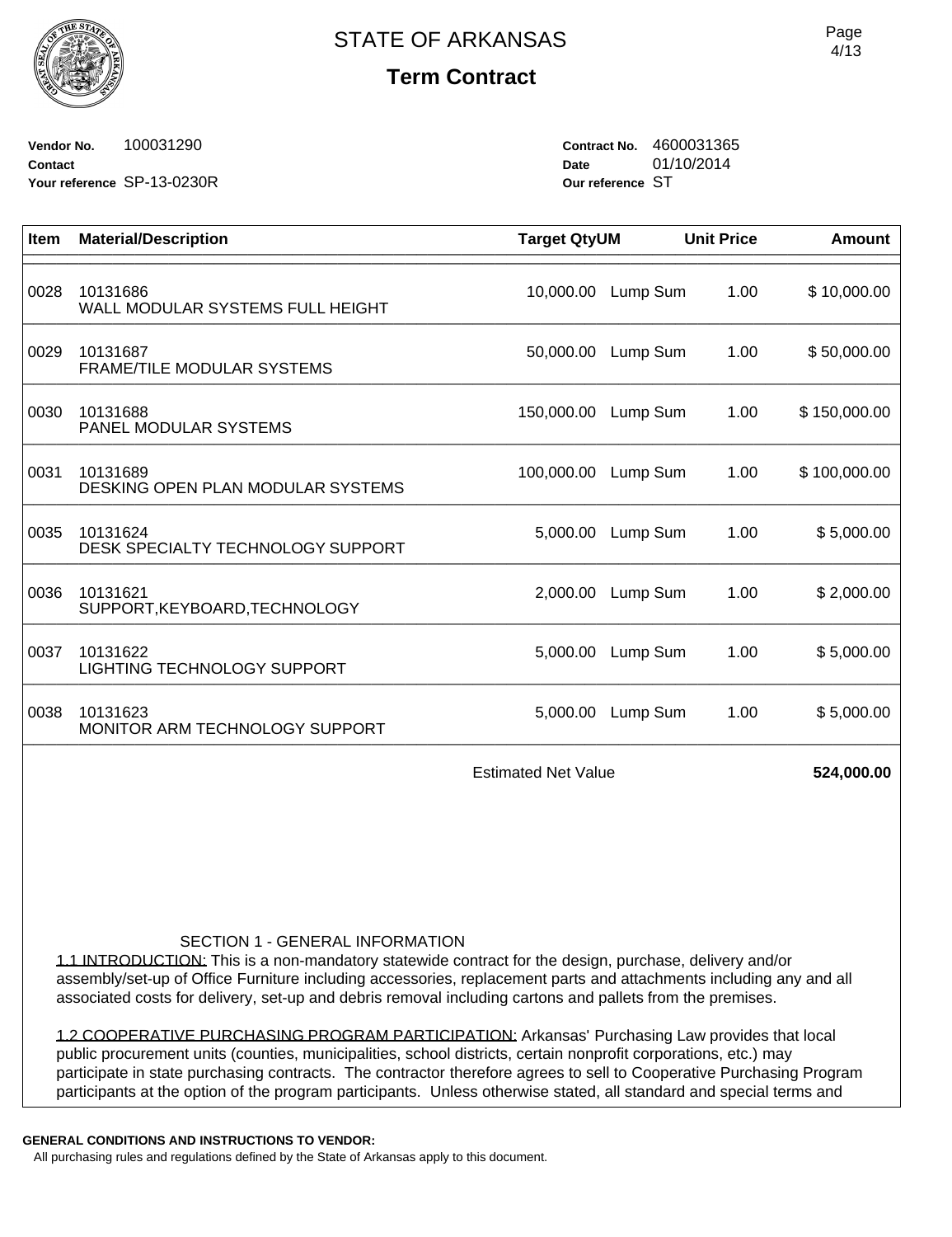**Term Contract**

**Vendor No.** 100031290 **Contact Your reference** SP-13-0230R **Contract No.** 4600031365 **Date** 01/10/2014 **Our reference** ST

conditions listed within the contract must be equally applied to such participants.

1.3 TYPE OF CONTRACT: The contract will be a one (1) year term contract from the date of award. Upon mutual agreement by the contractor and OSP, the contract may be renewed on a year-to-year basis, for up to (six (6)) additional (one year terms) or a portion thereof. In no event shall the total contract term be more than seven (7) years.

1.4 PAYMENT AND INVOICE PROVISIONS: An itemized invoice addressed to the ordering entity shall reference purchase order number, contract number, quantity, description, list and net unit price. Installation/Labor and any other ancillary charges will be shown as a separate line item on all quotes and invoices.

Payment will be made in accordance with applicable State of Arkansas accounting procedures upon acceptance by the Agency. The State may not be invoiced in advance of delivery and acceptance of any commodity. Payment will be made only after the contractor has successfully satisfied the state agency as to the goods purchased. Contractor should invoice agency by an itemized list of charges. Purchase Order Number and/or Contract Number should be referenced on each invoice.

1.5 RECORD RETENTION: The contractor shall be required to maintain all pertinent financial and accounting records and evidence pertaining to the contract in accordance with generally accepted principles of accounting and other procedures specified by the State of Arkansas. Access will be granted upon request, to State or Federal Government entities or any of their duly authorized representatives.

Financial and accounting records shall be made available, upon request, to the State of Arkansas' designee at any time during the contract period and any extension thereof, and for five (5) years from expiration date and final payment on the contract or extension thereof.

1.6 PRIME CONTRACTOR RESPONSIBILITY: The contractor will be required to assume prime contractor responsibility for the contract and will be the sole point of contact with regard to all commodities, services and support. The prime contractor may delegate facilitation of contract orders to their "Authorized/Certified Dealers" only. This delegation will in no way relieve the contractor of any contractual obligations set forth in this Contract Award.

### 1.7 CONTRACT INFORMATION

- 1. The State of Arkansas may not contract with another party:
	- a. Upon default, to pay all sums to become due under a contract.
	- b. To pay damages, legal expenses or other costs and expenses of any party.
	- c. To conduct litigation in a place other than Pulaski County, Arkansas
	- d. To agree to any provision of a contract; which violates the laws or constitution of the State of Arkansas.
- 2. A party wishing to contract with the State of Arkansas should:
- a. Remove any language from its contract which grants to it any remedies other than:
	- i. The right to possession.
	- ii. The right to accrued payments.
	- iii. The right to expenses of de-installation.
	- iv. The right to expenses of repair to return the equipment to normal working

### **GENERAL CONDITIONS AND INSTRUCTIONS TO VENDOR:**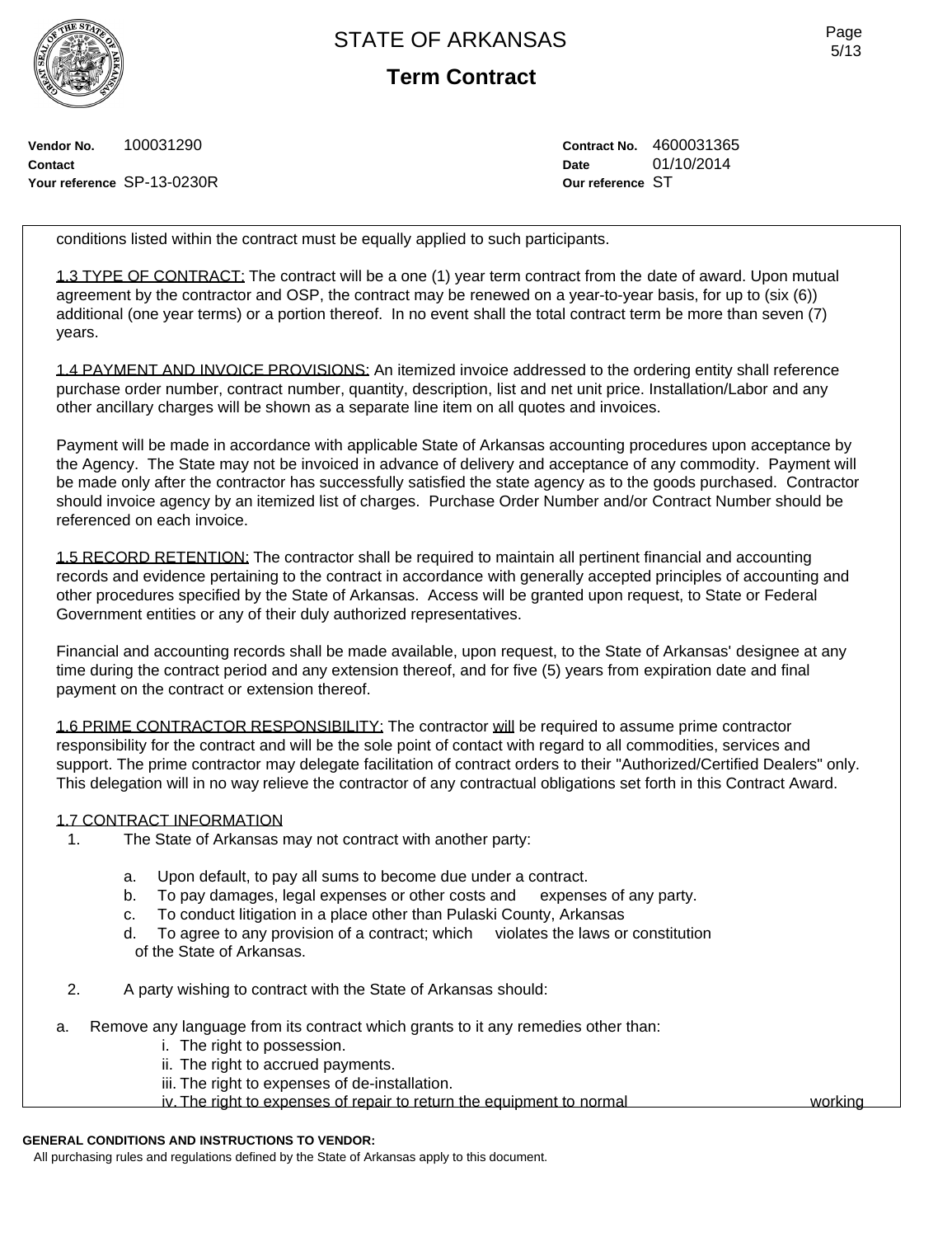**Term Contract**

**Vendor No.** 100031290 **Contact Your reference** SP-13-0230R **Contract No.** 4600031365 **Date** 01/10/2014 **Our reference** ST

order, normal wear and tear excluded.

- v. The right to recover only amounts due at the time of repossession and any unamortized nonrecurring cost as allowed by Arkansas Law.
- b. Include in its contract that the laws of the State of Arkansas govern the contract.
- c. Acknowledge that contracts become effective when awarded by the State Procurement Official.

1.8 CONDITIONS OF CONTRACT: The contractor shall at all times observe and comply with federal and State laws, local laws, ordinances, orders, and regulations existing at the time of or enacted subsequent to the execution of this contract which in any manner affect the completion of the work. The contractor shall indemnify and save harmless the agency and all its officers, representatives, agents, and employees against any claim or liability arising from or based upon the violation of any such law, ordinance, regulation, order or decree by an employee, representative, or subcontractor of the contractor.

1.9 STATEMENT OF LIABILITY: The State will demonstrate reasonable care but shall not be liable in the event of loss, destruction, or theft of contractor-owned items to be delivered or to be used in the installation of deliverables. The contractor is required to retain total liability until the deliverables have been accepted by the "authorized agency official." At no time will the State be responsible for or accept liability for any contractor-owned items.

1.10 AWARD RESPONSIBILITY: The State Procurement Official will be responsible for award and administration of any resulting contract.

1.11 DELEGATION AND/OR ASSIGNMENT: The contractor shall not assign the contract in whole or in part or any payment arising there from without the prior written consent of the State Procurement Official. The contractor may delegate facilitation of contract orders to their "Authorized/Certified Dealers" only. This delegation will in no way relieve the contractor of any contractual obligations set forth in this Contract Award.

1.12 DISCOUNT CHANGE CLAUSE: The contractor may offer larger discount percentages for products, accessories, replacement parts and attachments at any time during the contract term.

1.13 LENGTH OF PRICE GUARANTEE: Discount percentages shall be firm for the term of the contract.

1.14 DELIVERY: FOB DESTINATION, INSIDE DELIVERY, FREIGHT PAID: Whenever possible, contractors should give the ordering entities 3 working days prior notice of any deliveries and/or installations. Furniture contractors will not be responsible for the removal/moving of existing furnishings unless requested by the ordering entity. Contractors should verify site readiness prior to delivery. All deliveries will be made during normal working hours unless otherwise arranged with the ordering entity. Contractor will communicate any scheduling delays and/or changes immediately. Agencies will not be responsible for any freight damage, concealed or otherwise.

1.15 SPECIAL DELIVERY INSTRUCTIONS: All shipments will be FOB destination (as specified on Ordering Entity Purchase Order).

## **Delivery/Installation Instructions:**

Due to the varying locations and circumstances involved in deliveries and installations, all deliveries and installations will be quoted on a project by project basis.

All installation, labor, and or delivery charges must be shown as a separate line item on quotes and invoices.

## **GENERAL CONDITIONS AND INSTRUCTIONS TO VENDOR:**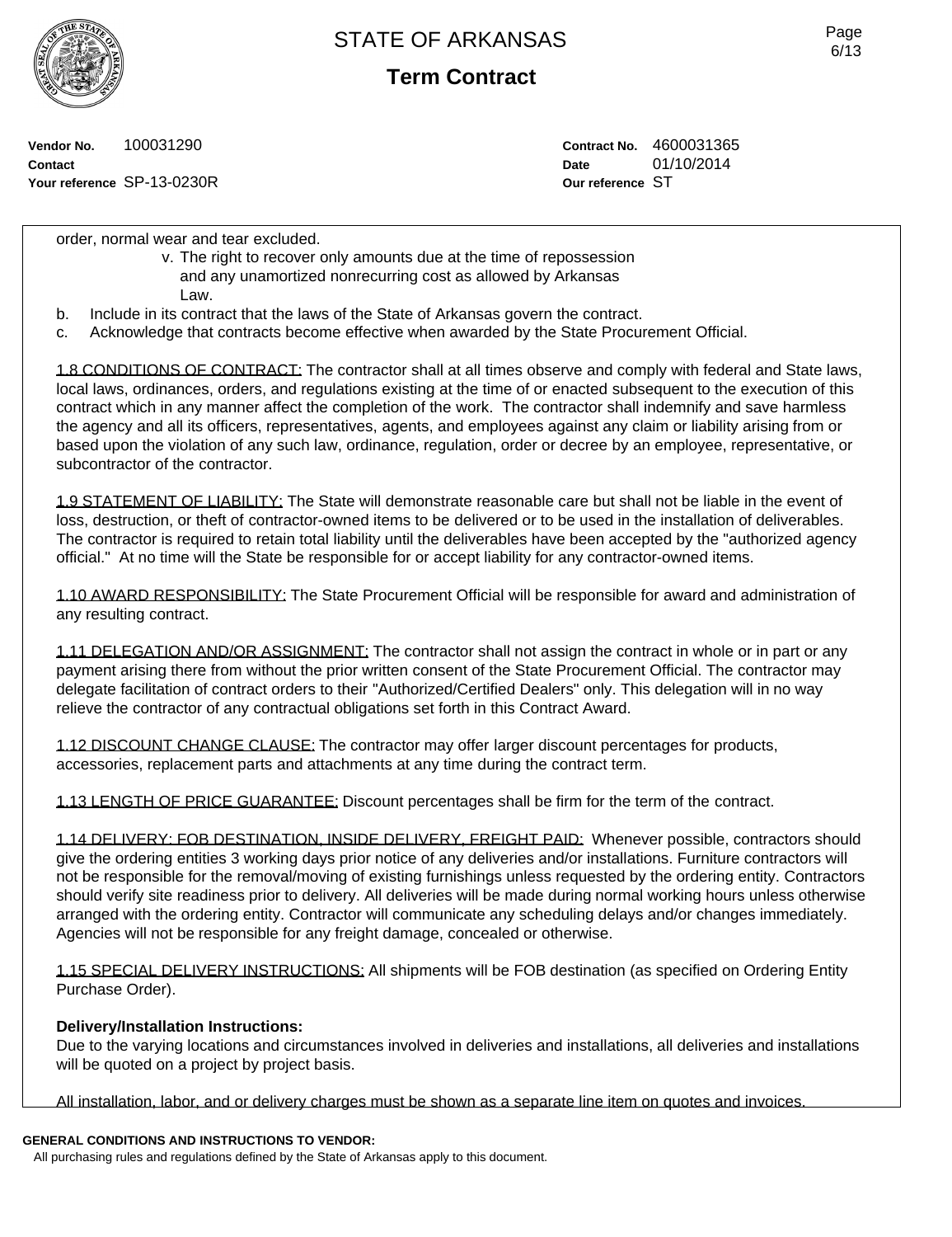**Term Contract**

**Vendor No.** 100031290 **Contact Your reference** SP-13-0230R **Contract No.** 4600031365 **Date** 01/10/2014 **Our reference** ST

One of the following delivery methods must be specified on every Agency Purchase Order:

(1) Drop Shipped: Off loaded by carrier to an Agency loading dock or designated area. There will be no charge to the ordering Agency for this delivery method.

(2) Inside Delivery: Off loaded, un-boxed/wrapped and placed in pre-determined locations within the building. Contractor will be responsible for the removal of any trash, packaging materials, and cartons associated with the delivery.

(3) Delivered and Installed: Off loaded, and installed. Installation shall include but not limited to; any and all labor, material, and tools necessary to install furniture in accordance with approved plans and specifications and/or the direction of authorized agency personnel. The installation company will be responsible for the removal of any trash, packing material, and cartons associated with their installation.

The contractor/installation company will repair/replace (to the satisfaction of the ordering entity) any damage to the building or its contents that they (the contractor) caused in the course of their work. This includes but is not limited to: walls, floors, floor coverings, ceilings, elevators, doors, doorways, and any existing fixtures and furniture. The agency may withhold payment until repairs are satisfactorily completed.

1.16 ACCEPTANCE STANDARDS: Inspection and acceptance/rejection of products shall be made within thirty (30) days of receipt or upon completion of installation should that installation period extend beyond thirty (30) days. Ordering entity shall have the option to return any products within the thirty (30) days.

Return Requirements: Ordering entity shall coordinate returns with the Contractor. Upon notification by the ordering entity of a duplicate shipment, over-shipment or shipment in poor condition, the products must be promptly removed at the contractor and/or dealer's expense. Ordering entities reserve the right to return products for defects in material and/or workmanship. In the event of product return, the ordering entity reserves the right to accept either a full refund for the returned product or a replacement of the product.

Performance Requirements: The ordering entity reserves the right to inspect and verify that all deliveries are in accordance with specifications, both at the point of delivery and at the point of use. For orders that specify an "authorized party" to receive and inspect deliveries and/or installations, acceptance and inspection procedures must be performed by the "authorized party" to be considered and accepted by the ordering entity. Products inspected at the time of use are subject to refusal and return requirements for issues of quality such as defects in manufacturing and/or workmanship. Products will not be considered accepted by the ordering entity until the installation is complete for the applicable products.

**1.17 CANCELLATION:** In the event the State no longer needs the service or commodity specified in the contract or purchase order due to program changes, changes in laws, rules, or regulations, relocation of offices, or lack of appropriated funding, the State may cancel the contract or purchase order by giving the contractor written notice of such cancellation thirty (30) days prior to the date of cancellation.

## **SECTION 2 - SPECIFIC REQUIREMENTS**

2.1 QUALITY: The items must be in conformance with normal industry standards as specified within this Contract

## **GENERAL CONDITIONS AND INSTRUCTIONS TO VENDOR:**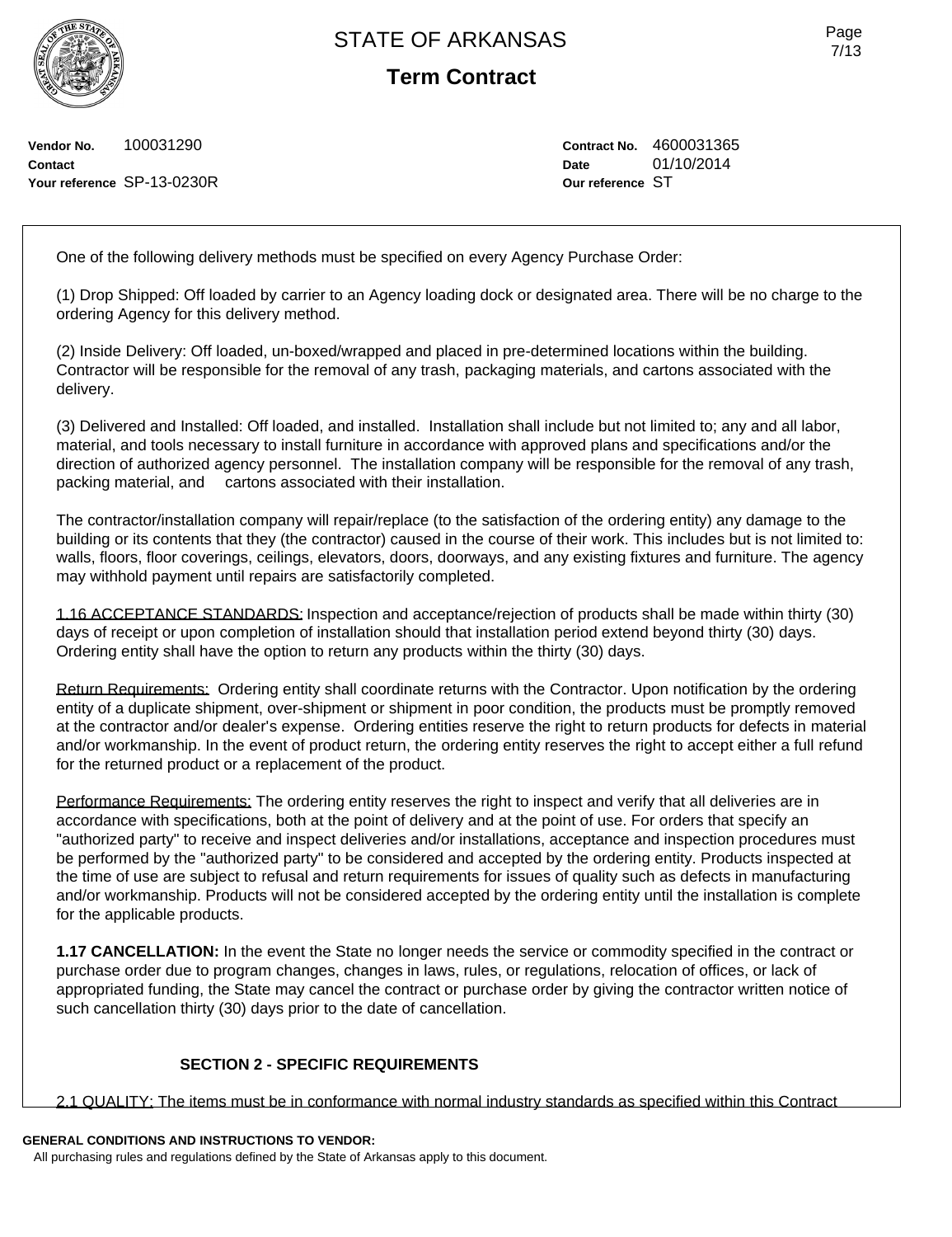**Term Contract**

**Vendor No.** 100031290 **Contact Your reference** SP-13-0230R **Contract No.** 4600031365 **Date** 01/10/2014 **Our reference** ST

## Award.

**2.2 GUIDELINES:** The Office of State Procurement adheres to all guidelines set forth by the State and Federal Government concerning The Americans with Disabilities Act (ADA) as well as all mandated fire codes.

2.3 ORDERING PROCEDURE: Orders placed against this contract may be in the form of an agency issued purchase order on an as-required basis. Or an agency may also use the Arkansas State Purchasing Card (P-Card) to purchase furniture.

2.4 QUANTITY BASIS OF CONTRACT - NO GUARANTEED QUANTITIES: The contract established has no guarantee of any specific quantity and the State is obligated only to buy that quantity which is needed by its agencies.

2.5 MINIMUM ORDER QUANTITY: The State makes no commitment to purchase any minimum or maximum quantity, or dollar volume of products from the selected suppliers. Utilization of this agreement will be on an as needed basis by State Agencies and/or Cooperative Participants, Cities, Counties, Schools K-12, Colleges and Universities. The State will award to multiple suppliers; however, the State reserves the right to purchase like and similar products from other suppliers as necessary to meet operational requirements.

Note: Issuance of an award does not guarantee an order.

2.6 reporting requirements: The product manufacturer agrees to provide a yearly sales report to the Office of State Procurement. This report is due on the 15th of July following the year's activity. The report **must** include the total sales of all furniture orders against the contract. The report should include the following: reporting time period, manufacturer/dealer name, furniture category, quantity and dollar value of each item sold, and the name of the purchasing entity.

Note: OSP reserves the right to request a sales report on an as-needed basis.

Email report to: osp-furniture@dfa.arkansas.gov

2.7 FURNITURE CLASSIFICATIONS: Furniture classifications include but not limited to: Cafeteria, Dormitory, Library Shelving and Library Related, Lounge, Systems (Modular), School (Classroom), Freestanding, Seating, Filing Systems and Equipment, and Technology Support.

### 2.8 GENERAL DEFINITION OF PRODUCTS:

## **Item 1: Cafeteria Furniture**

- · Mobile tables on rollers with or without benches or stools.
- · Round and rectangular cafeteria tables without benches or stools.

### **Item 2: Dormitory Furniture**

· Metal, wood, or wood clad metal wardrobes, beds and mattresses, night stands, chest of drawers, and single pedestal dormitory student desks with keyboard or center drawers.

### **GENERAL CONDITIONS AND INSTRUCTIONS TO VENDOR:**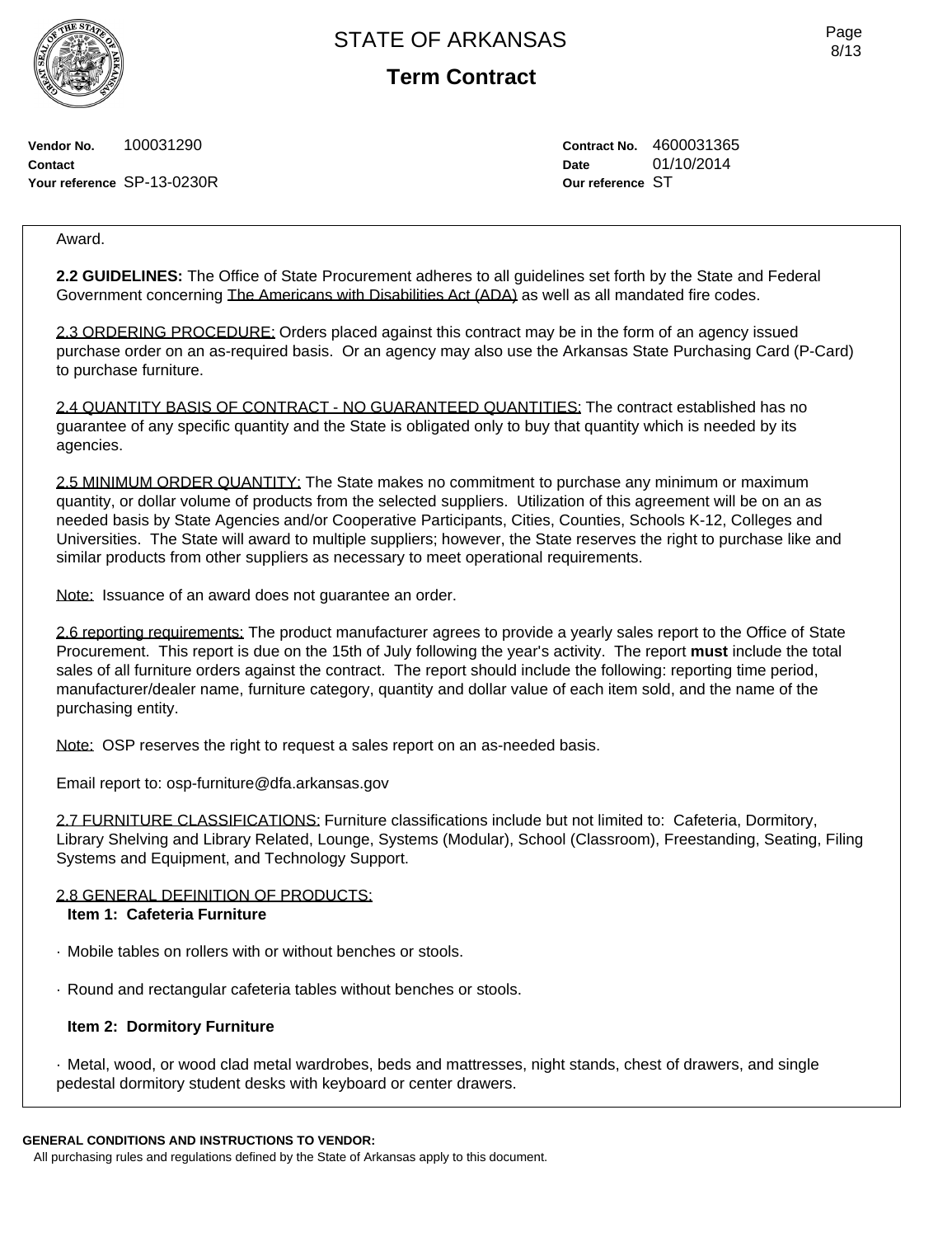

**Vendor No.** 100031290 **Contact Your reference** SP-13-0230R **Contract No.** 4600031365 **Date** 01/10/2014 **Our reference** ST

## **Item 3: Library Shelving and Library Related Furniture**

· Cantilever, reversed cantilever, four post library shelving (all of which include mobile shelving), and end panels for covering end of panels.

· Library Related Furniture, which includes but not limited to: book trucks, circulation desks, library tables, card catalogs, study carrels, storage cabinets, periodical racks, dictionary stands, and display cases.

## **Item 4: Lounge Furniture**

· Upholstered wood, metal, or rotationally molded lounge seating which includes but not limited to: (lounge chairs, recliners, love seats, sofas, and assemblies and replacements only).

· Complimentary tables, benches, and ottomans for lounge seating. Manufacturers must have lounge seating to match tables, benches and ottomans.

· Upholstered wood or metal multiple seating, ganging seating, and tandem seating.

## **Item 5: Systems Furniture (Modular)**

· A complete and comprehensive catalog of all systems furniture, including modular work stations, lines and accessories.

· Metal, wood or laminate modular furniture, these can include complimentary components such as keyboard drawers, task lights, tack boards, etc. and storage units.

### **Item 6: School Furniture (Classroom)**

- · Student desk, chair desks, tablet arm chairs and stools.
- · Single unit pedestal teacher's desks
- · Study carrels and storage cabinets
- · Stacking chairs, student chairs and folding chairs

· Classroom activity, computer, folding, training tables and accessories, such as, ganging devices, electrical/data components and storage dollies.

## **Item 7: Freestanding/Casegoods Furniture**

- · A complete and comprehensive catalog of all case goods, furniture, (including folding and mobile) desks and tables.
- · Conference room tables, lecterns, media cabinets, storage cabinets and presentation boards

### **Item 8: Seating**

· A complete and comprehensive catalog of chairs, auditorium and general seating.

## **GENERAL CONDITIONS AND INSTRUCTIONS TO VENDOR:**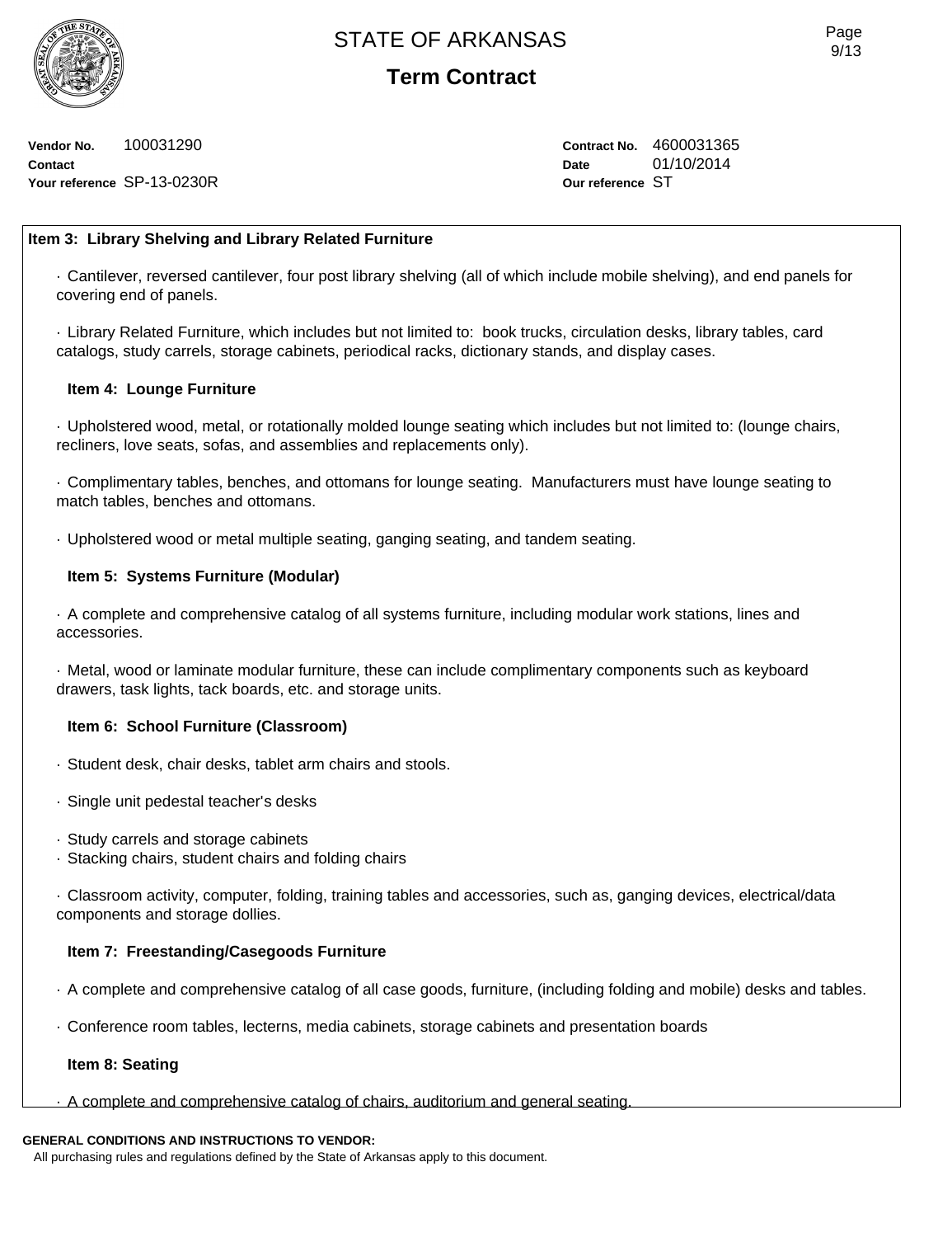**Vendor No.** 100031290 **Contact Your reference** SP-13-0230R **Contract No.** 4600031365 **Date** 01/10/2014 **Our reference** ST

· Wood, metal or ergonomic seating which may include but limited to: executive, managerial, task, operational, stools, side, occasional, stacking, conference, and theater type seating.

· Products must meet or exceed ANSI/BIFMA requirements.

## **Item 9: Filing Systems and Equipment**

· A complete and comprehensive catalog of filing systems including vertical and lateral files, bookcases, mobile cabinets and freestanding file cabinets.

## **Item 10: Technology Support Furniture**

· A complete and comprehensive catalog of technology support furniture to support technology based learning environments.

**ANY PERMANENT FURNITURE INSTALLATION** for State Agencies as well as requested space alterations, attached fixtures, furnishings and erected additions must have Arkansas Building Authority (ABA) approval if:

- **(a)** The building is owned by ABA and/or
- **(b)** The product and installation exceeds the sum of \$20,000.00. (Excluding ABA exempt agencies)

Note: the Americans with Disabilities ACT and the Arkansas *Fire Codes* must be adhered to as set forth by local and federal guidelines by the ordering entity and the contractor.

Codes, Permits, Licenses for Permanent Installation:

The contractor must comply with all State mandatory licensing requirements prior to installation. Questions on licensing requirements should be directed to the State Licensing Board. Contractor must furnish and install all furniture and materials in compliance with all applicable codes, whether local, state, or federal; and that all permits or licenses required for installation will be obtained without cost to the State.

**2.9 PRODUCT MANUFACTURER'S SUPPLIERS:** Only those dealers/distributors listed by the manufacturer will be considered authorized to act on behalf of the Product Manufacturer.

2.10 CONTRACT RENEWAL PERIOD: FURNITURE ADDITIONS/DELETIONS: Contractors wishing to make furniture additions/changes to their contract during the contract period should be aware of the following:

additions/changes will be allowed only once during a contract period. No changes to discount percentages are allowed during this contract period.

Additions/changes must be submitted during the contract renewal period.

When requesting additions and/or changes; contractor shall submit a request either by letter or via email which shall include a list of all items being proposed for addition and/or change.

Contractor shall submit all required documents supporting any new items.

## **GENERAL CONDITIONS AND INSTRUCTIONS TO VENDOR:**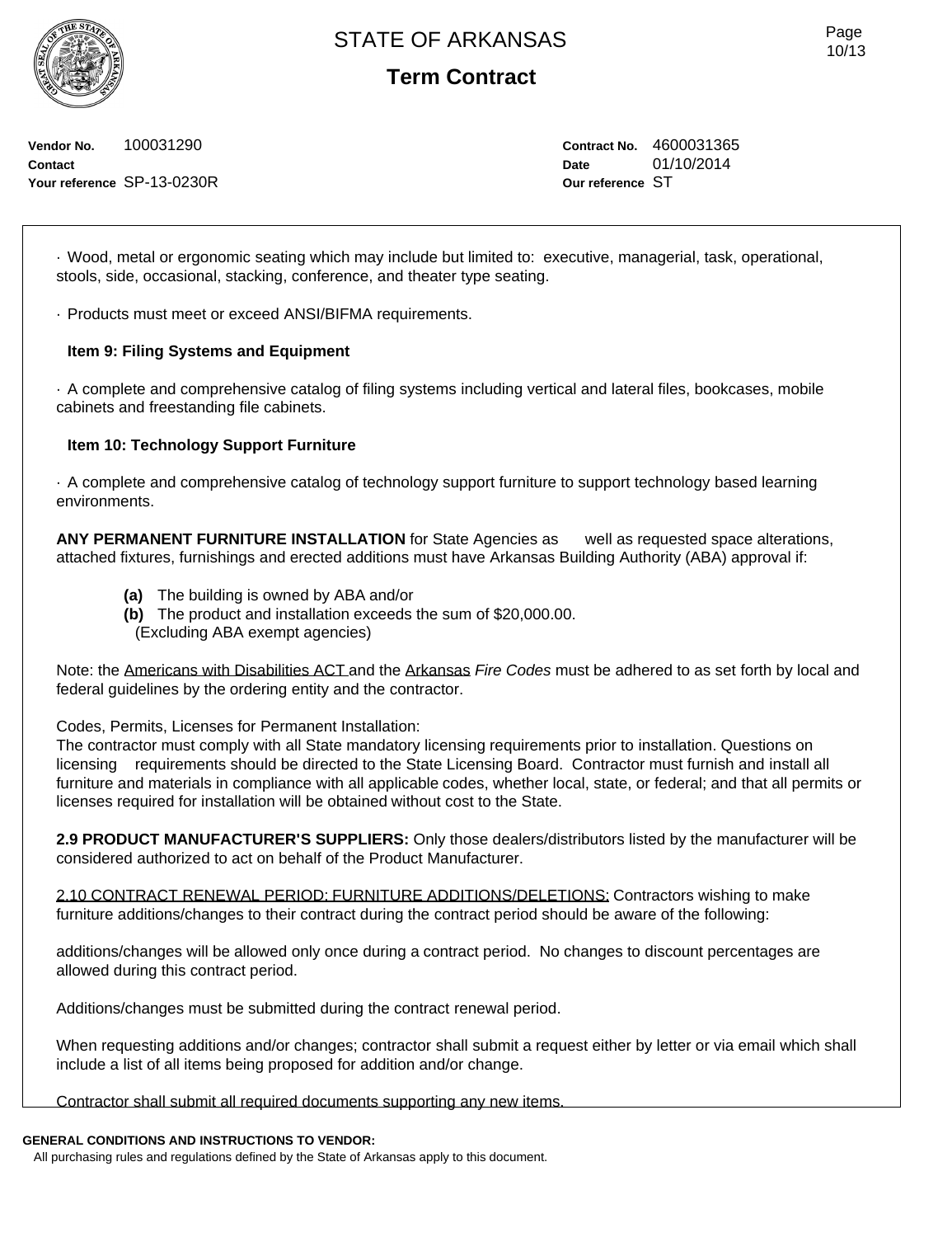**Term Contract**

**Vendor No.** 100031290 **Contact Your reference** SP-13-0230R **Contract No.** 4600031365 **Date** 01/10/2014 **Our reference** ST

Product literature for all new items shall also be submitted with the request.

Contractor is responsible for submitting a complete name, address, email address, phone and fax numbers when a new dealer is added.

2.11 PRICE LISTS AND PRODUCT INFORMATION: Contractors should provide an electronic version of the proposed price list in an Excel format or pdf on a jump drive. Also provide a dealer list, if applicable in an Excel format with "read and write" capabilities on the same jump drive. No costs or expenses associated with providing this information in the required format shall be charged to the State of Arkansas. At the time of contract renewal contractor will furnish OSP with an updated dealer list and published price list.

2.12 LITERATURE: The manufacturer/dealer shall furnish price lists, catalogs, and description literature upon request by any using entity, and at no cost to the entity.

2.13 SPECIAL PACKAGING: Items shall be packaged and cartoned so as to protect the contents from damage during shipment, handling and storage. Shipping container shall have a label with the following information:

Name of Receiving Agency Agency Purchase Order Number Name of Supplier Item Description of Contents Manufacturer Name Model Name and Number

2.14 WARRANTY: Minimum acceptable warranty will be for a period of one year from the date of product acceptance by the ordering entity. Warranty shall cover defects in material and workmanship and shall cover all costs associated with the repair or replacement of defective items including labor, parts, transportation costs, travel time and expense, and any other costs associated with such repair or replacement.

If anytime during the first (1) year warranty period the product does not perform in accordance to manufacturer's specification, the successful contractor will be notified in writing. The contractor shall pick up the product at the contractor's expense, and replace with product that meets or exceeds prior assembled product. Should product performance remain unacceptable to ordering entity, entity may request a full return of the purchase price (including taxes).

2.15 ORDER CANCELLATION: Users of this contract are advised that orders (all or part) cancelled or returned after acceptance of requested merchandise will be subject to a restocking fee of ten percent (10%) of the invoice amount (not to exceed \$500.00 per order) plus return freight charges. The amount authorized for payment of return freight will, in no instance, be more than original delivery charges documented by carrier. These charges may be applied, at the option of the supplier, to those orders which have been accepted. Orders cancelled prior to shipment or acceptance by ordering entity from the manufacturer will not be assessed charges.

**GENERAL CONDITIONS AND INSTRUCTIONS TO VENDOR:** All purchasing rules and regulations defined by the State of Arkansas apply to this document.

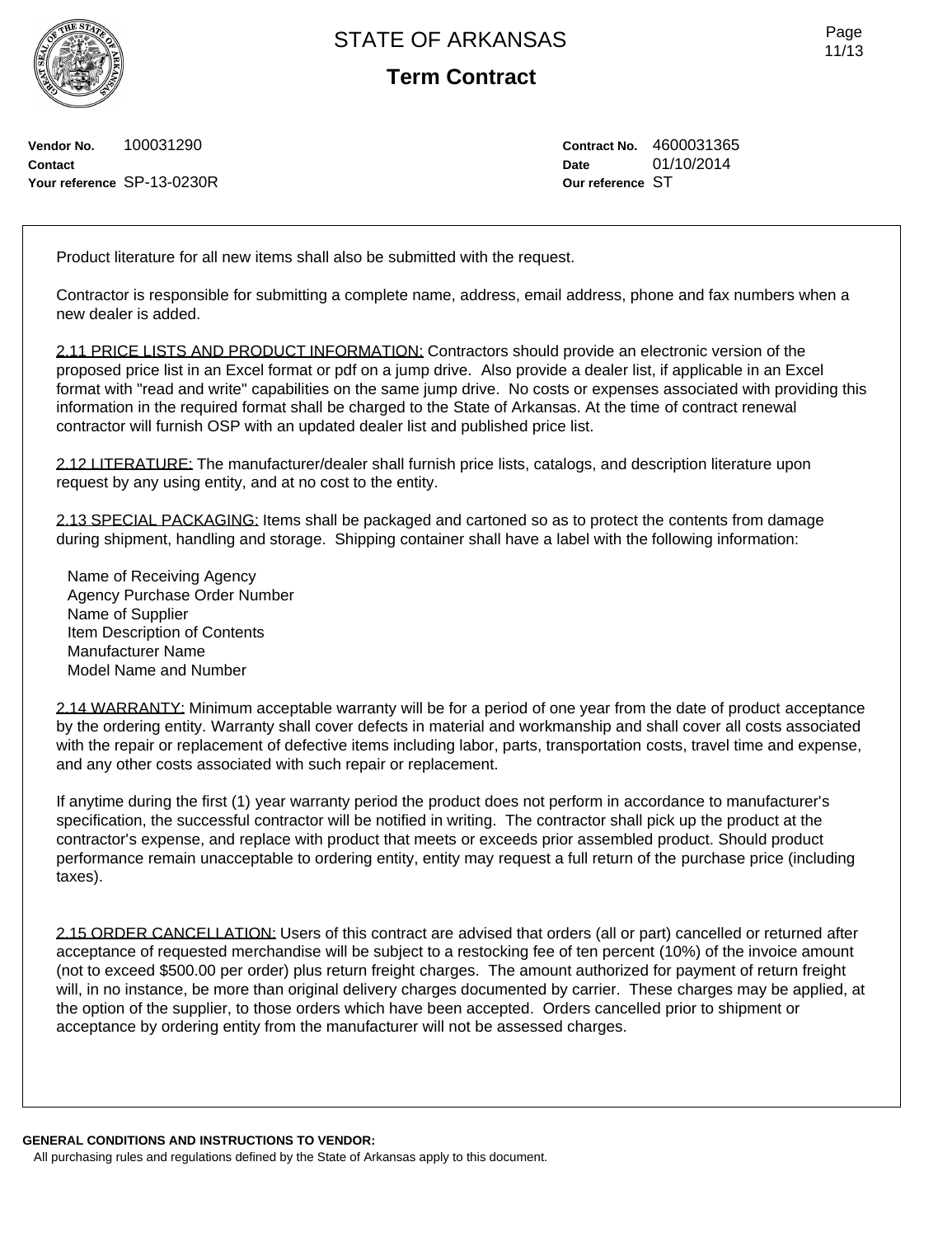Page 12/13

**Vendor No.** 100031290 **Contact Your reference** SP-13-0230R **Contract No.** 4600031365 **Date** 01/10/2014 **Our reference** ST

## **TERMS AND CONDITIONS**

1. GENERAL: All terms and conditions stated in the invitation for bid govern this contract

2. PRICES: Prices are firm and not subject to escalation, unless otherwise specified in the invitation for bid.

3. DISCOUNTS: All cash discounts offered will be taken if earned.

4. TAXES: Most state agencies must pay state sales tax. Before billing, the contractor should contact the ordering agency to find out if that agency must pay sales tax. Itemize state sales tax when applicable on invoices.

5. BRAND NAME REFERENCES: The contractor guarantees that the commodity delivered is the same as specified in the bid.

6. GUARANTY: All items delivered are to be newly manufactured, in first- class condition, latest model and design, including, where applicable, containers suitable for shipment and storage unless otherwise indicated in the bid invitation. The contractor guarantees that everything furnished hereunder will be free from defects in design, workmanship, and material; that if sold by drawing, sample or specification, it will conform thereto and will serve the function for which furnished. The contractor further guarantees that if the items furnished hereunder are to be installed by the contractor, such items will function properly when installed. The contractor also guarantees that all applicable laws have been complied with relating to construction, packaging, labeling, and registration. The contractor's obligations under this paragraph shall survive for a period of one year from the date of delivery, unless otherwise specified in the invitation for bid.

7. AWARD: This contract award does not authorize shipment. Shipment against this contract is authorized by the receipt of a purchase order from the ordering agency. A written purchase order mailed or otherwise furnished to the contractor results in a binding obligation without further action by either party.

8. DELIVERY: The term of the contract is shown on the face of the contract award. The contractor is required to supply the state's needs during this term. The number of days required to place the commodity in the receiving agency's designated location under normal conditions is also shown. Consistent failure to meet delivery without a valid reason may cause removal from the bidders' list or suspension of eligibility for award.

9. BACK ORDERS OR DELAY IN DELIVERY: Back orders or failure to deliver within the time required may be default of the contract. The contractor must give written notice to the Office of State Procurement and ordering agency of the reason and the expected delivery date. If the reason is not acceptable, the contractor is in default. The Office of State Procurement has the right to extend delivery if reasons appear valid. If the date is not acceptable, the agency may buy elsewhere.

10. DELIVERY REQUIREMENTS: No substitutions or cancellations are permitted without written approval of the Office of State Procurement. Delivery shall be made during agency work hours only, 8:00 a.m. to 4:30 p.m., unless prior approval for other delivery has been obtained from the agency. Packing memoranda shall be enclosed with each shipment.

### **GENERAL CONDITIONS AND INSTRUCTIONS TO VENDOR:**